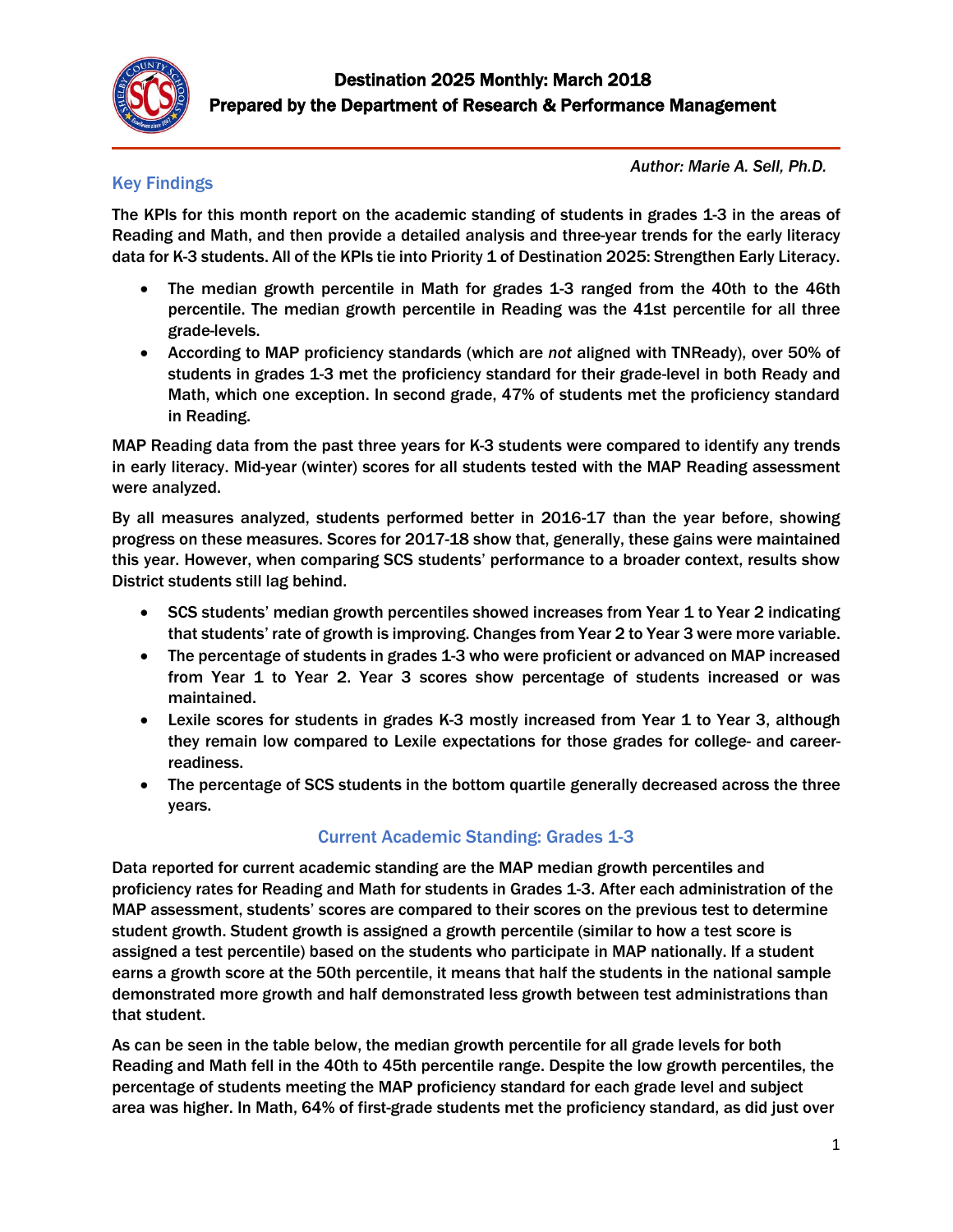

half of second-grade and third-grade students. At each grade-level the percentage of students meeting the Reading proficiency standard was lower than those meeting the Math proficiency standard, with rates ranging from 47% in second grade to 57% of first-grade students meeting the standard. Please note: *These proficiency rates must be interpreted with caution, as MAP proficiency rates are not aligned with TNReady standards.*

| MAP Median Growth Percentiles and Proficiency Rates for Grades 1-3 |                                 |              |
|--------------------------------------------------------------------|---------------------------------|--------------|
| <b>Grade and Subject</b>                                           | <b>MAP Measure</b>              | <b>Value</b> |
|                                                                    | (as of December 2017)           |              |
| First Grade Math                                                   | <b>Median Growth Percentile</b> | 45           |
|                                                                    | % Meeting Proficiency Standard  | 64%          |
| <b>First Grade Reading</b>                                         | <b>Median Growth Percentile</b> | 41           |
|                                                                    | % Meeting Proficiency Standard  | 57%          |
| Second Grade Math                                                  | <b>Median Growth Percentile</b> | 40           |
|                                                                    | % Meeting Proficiency Standard  | 53%          |
| Second Grade Reading                                               | <b>Median Growth Percentile</b> | 41           |
|                                                                    | % Meeting Proficiency Standard  | 47%          |
| Third Grade Math                                                   | <b>Median Growth Percentile</b> | 44           |
|                                                                    | % Meeting Proficiency Standard  | 55%          |
| <b>Third Grade Reading</b>                                         | <b>Median Growth Percentile</b> | 41           |
|                                                                    | % Meeting Proficiency Standard  | 52%          |

### Analysis of Early Literacy Data

### Median Growth Percentile Over Time

Shifting to more in depth analyses of early literacy data, median growth percentiles were again analyzed.



<sup>\*</sup>In 2015-16, the assessment administered to second-grade students was different for the fall and winter MAP testing, making it difficult to interpret the median growth percentile score of 10.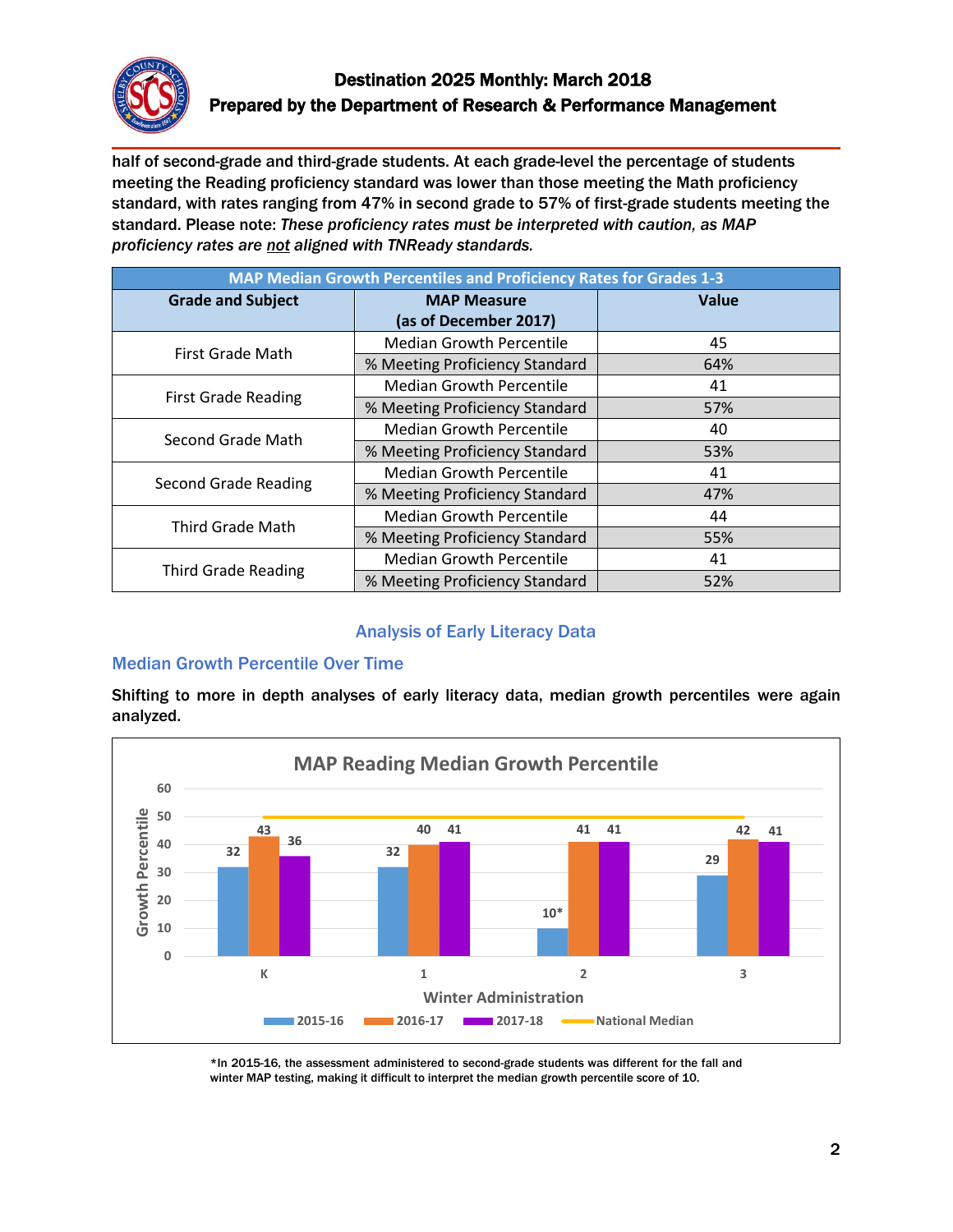

The chart above shows the median growth percentiles for students in grades K-3 across three years. There were increases in the median growth percentile from 2015-16 (blue bars) to 2016-17 (orange bars) for all grade levels. Scores from 2017-18 (purple bars) show a similar median growth percentile as the previous year for grades 1-3. However, for Kindergarten students, the median growth percentile declined. As its name indicates, the median growth percentile provides information on how much *growth* there was in early literacy. However, it does not provide information on how students performed compared to grade-level expectations. To get a picture of grade-level expectations, MAP proficiency rates were examined.

### Proficiency Rates Increase

Proficiency rates for SCS students in grades 1-3 for MAP Reading from the winter assessment in 2015-16, 2016-17, and 2017-18 are provided below. For all three grade levels, the percentage of students scoring proficient or advanced on MAP increased for all three years, with the exception of second grade where there was a slight decline (less than one percentage point) in the percentage of students scoring proficient or advanced in 2017-18 compared to the year before.



MAP proficiency levels are not yet aligned with TNReady results; therefore, these rates do not predict student performance on year-end state achievement testing. They do, however, provide some indication of the percentage of students that score proficient or above according to MAP's own criteria for proficiency.

### Lexile Scores

Additional information about reading levels can be obtained from Lexile scores. The Lexile scale provides information about text complexity by reporting scores ranging from the Beginning Reader level up through college level. Lexile scores are reported as a whole number followed by the letter *L* (e.g., 0L, 250L, 1190L). The Lexile scale reports scores lower than 0L, and it is typical for many beginning readers to score in this range. Lexile scores that begin with *BR*, which stands for Beginning Reader, indicate scores below 0L (e.g., BR20L, BR360L). The Lexile scale is like a thermometer in that BR scores with greater numbers indicate that they are further away from 0L compared to BR scores with smaller numbers. Additional information about Lexile scores can be obtained from the Lexile Framework [\(https://lexile.com\)](https://lexile.com/).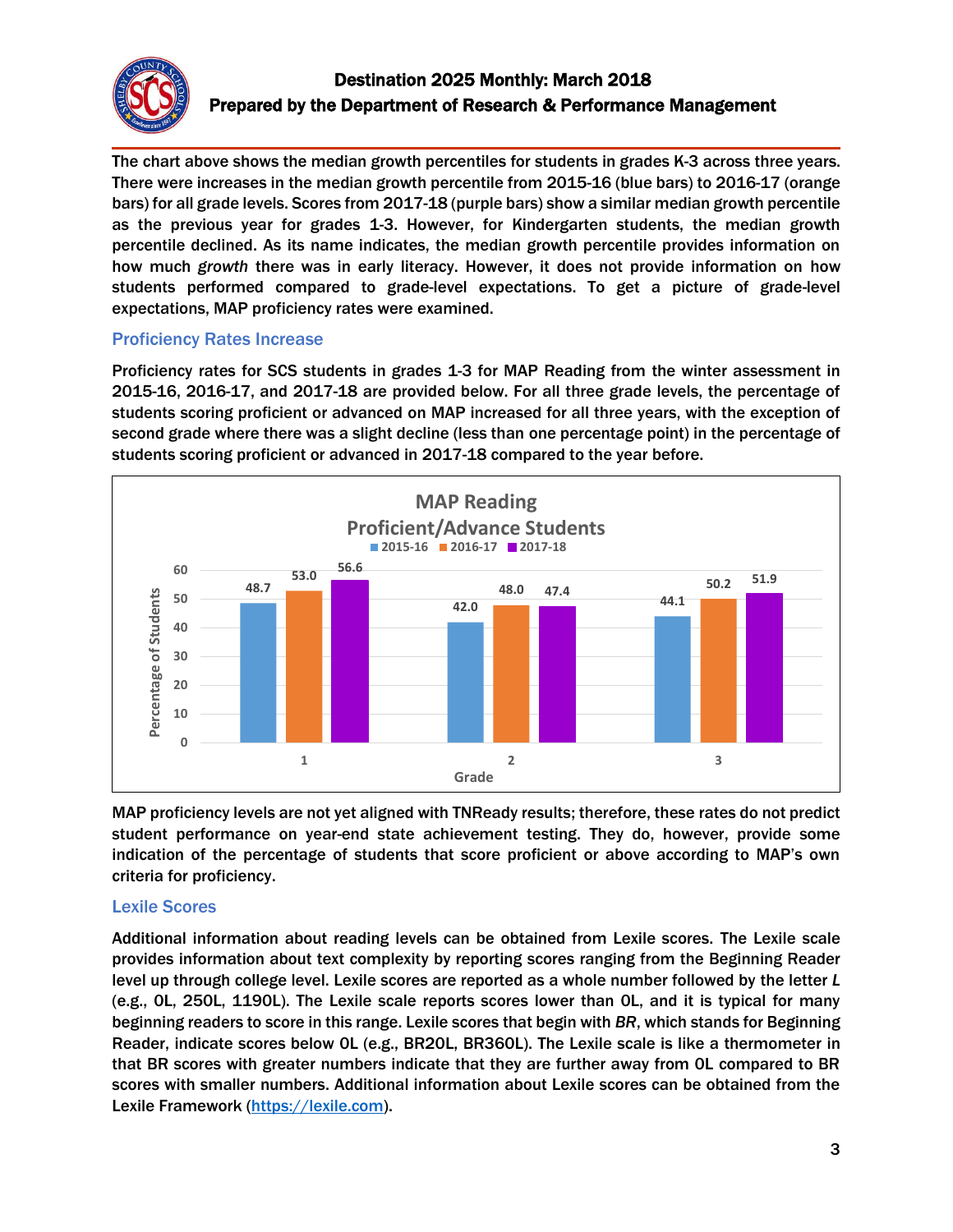

Students' Lexile scores indicate the complexity of text they are capable of reading. Average Lexile scores for SCS students in grades K-3 were calculated using winter MAP Reading data for the past three years and are presented in the graph below. Each line represents a different grade level. As expected, students in higher grades have higher Lexile scores. Over the past three years, average Lexile scores increased by approximately 20 points for grades K and 2 and over 40 points for thirdgrade students.



To better understand the reading levels of SCS students, the scores above were compared with additional information provided by the Lexile Framework that is related to college and career readiness. For each grade level from Kindergarten through grade 12, the Lexile Framework provides a Lexile range to describe the complexity of texts students should be reading at each grade level to be college and career ready (CCR) by the end of twelfth grade. The graph below shows where SCS students' Lexile scores from above compare to the recommended Lexile ranges.

The graph is divided into four sections, each representing data for an individual grade. The left-most column contains data for Kindergarten students. The blue, orange, and purple dots show the average Lexile score for SCS Kindergarten students over the past three years. (These data points are also represented by the blue line in the graph above.) The yellow box shows the Lexile range that corresponds to the recommended text complexity Kindergarten students should be reading during the Kindergarten year to be prepared for college and career at the end of grade 12. The CCR Lexile range for Kindergarten is from BR40L to 230L. As can be seen on the graph, the average Lexile scores of SCS Kindergarten students are below the recommended CCR Lexile range. Analyses revealed that this year 7% of District Kindergarten students have Lexile scores that are in or above the Kindergarten CCR Lexile range (i.e., Lexile scores of BR40L or greater).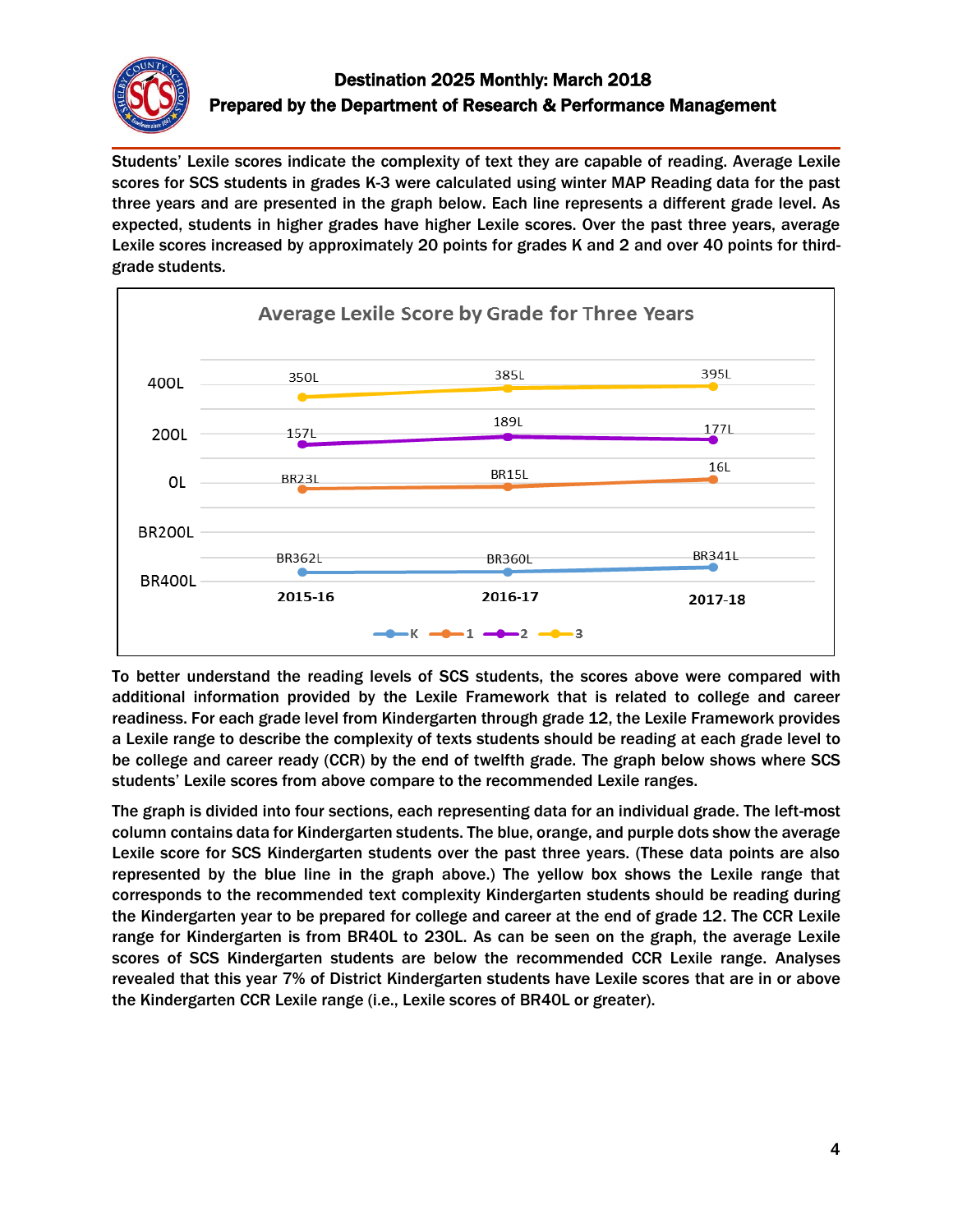



The remaining three columns in the graph display the data for grades 1, 2, and 3, respectively. The pattern found in the Kindergarten analysis remains the same. For all grade levels, the average Lexile score for District students is below the recommended CCR Lexile range, although the difference is not as great as in Kindergarten. The CCR Lexile range for first grade is from 190L to 530L. District data show that 24% of students in grade 1 had a Lexile score of 190L or higher this year. In second grade, the CCR Lexile range is 420L to 650L. Again, 24% of SCS students in grade 2 had a Lexile score of 420L or higher. For third grade, the CCR Lexile range is from 520L to 820L; 37% of District third-grade students' Lexile scores were 520L or higher this year.

Overall, Lexile scores are moving in the right direction for K-3 students in the District, and it appears that more gains are being made as students get older. The gaps between the average Lexile score and the CCR Lexile range for students in grades 1 and 3 are narrower than the gap for Kindergarten students. However, more improvement is needed to meet college- and career-readiness expectations.

### Percentage of SCS Students in Bottom Quartile Decreases

A final analysis of trends in MAP data examined the percentage of SCS students who were in the bottom quartiles (below the  $25<sup>th</sup>$  percentile) over the past three years. As with the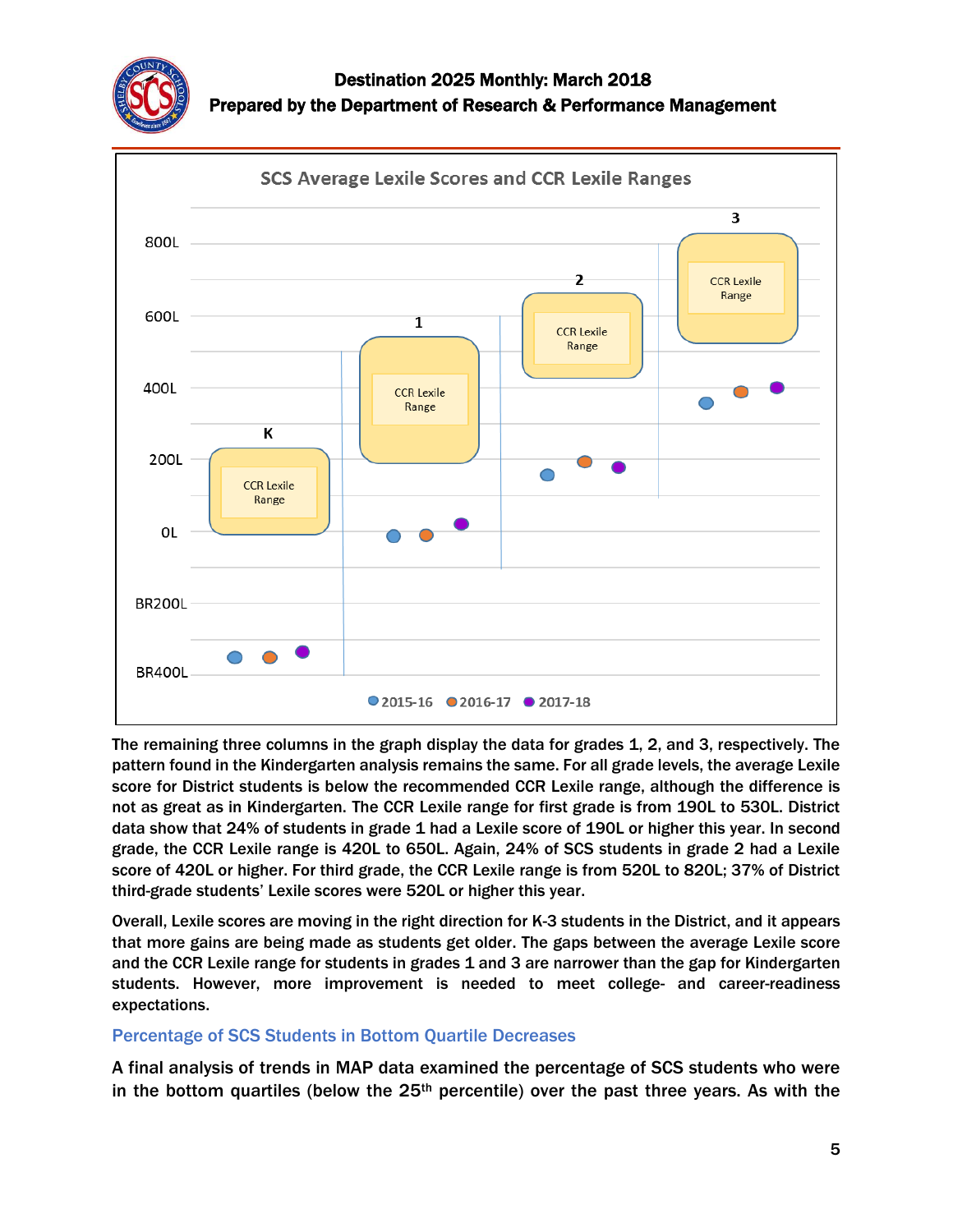

comparisons discussed up to this point, there is movement in the right direction. Larger decreases (between approximately three to six points) occurred between 2015-16 and 2016-17. There were additional slight decreases of approximately two points for grades K, 1 and 3 from last year to this year. The percentage of second grade students in the bottom quartile this year was virtually the same as last year, 39.6% and 41.2%, respectively.



### **Discussion**

The data discussed above present the overall picture that the gains on the MAP Reading assessment observed between Year 1 and Year 2 were maintained or slightly improved in Year 3. It is difficult to interpret why scores from last year and this year remained relatively the same compared to the improvements seen the year before. It may be that MAP scores are most useful when anchored in a larger context, such as the CCR Lexile ranges. However, individual student data still can be used to help inform teachers of each student's progress, especially when compared year-over-year.

### District Recommendations

In 2017, three district recommendations were made based on the KPI data analyses. The table below presents each recommendation and notes progress made since last year.

| <b>Progress on District Recommendations</b> |                                                             |  |
|---------------------------------------------|-------------------------------------------------------------|--|
| <b>2017 District Recommendation</b>         | <b>Progress Since Then</b>                                  |  |
| Continue to implement college-              | • SCS is using Journeys (foundational skills)               |  |
| and career-readiness curriculum             | • SCS is also using Eureka Math and Expeditionary Learning  |  |
| materials to improve rigor and              | curriculums to ensure students are engaging in high-        |  |
| connection to TNReady outcomes              | quality, standard-aligned learning experiences              |  |
| Continue to deploy math and                 | . Math and Literacy Advisors now provide District-wide PD,  |  |
| literacy coaches to schools to              | virtual co-planning sessions and best practices sessions to |  |
| support educators' transition to            | strengthen teacher skill/knowledge on the curriculum        |  |
| the new standards                           |                                                             |  |